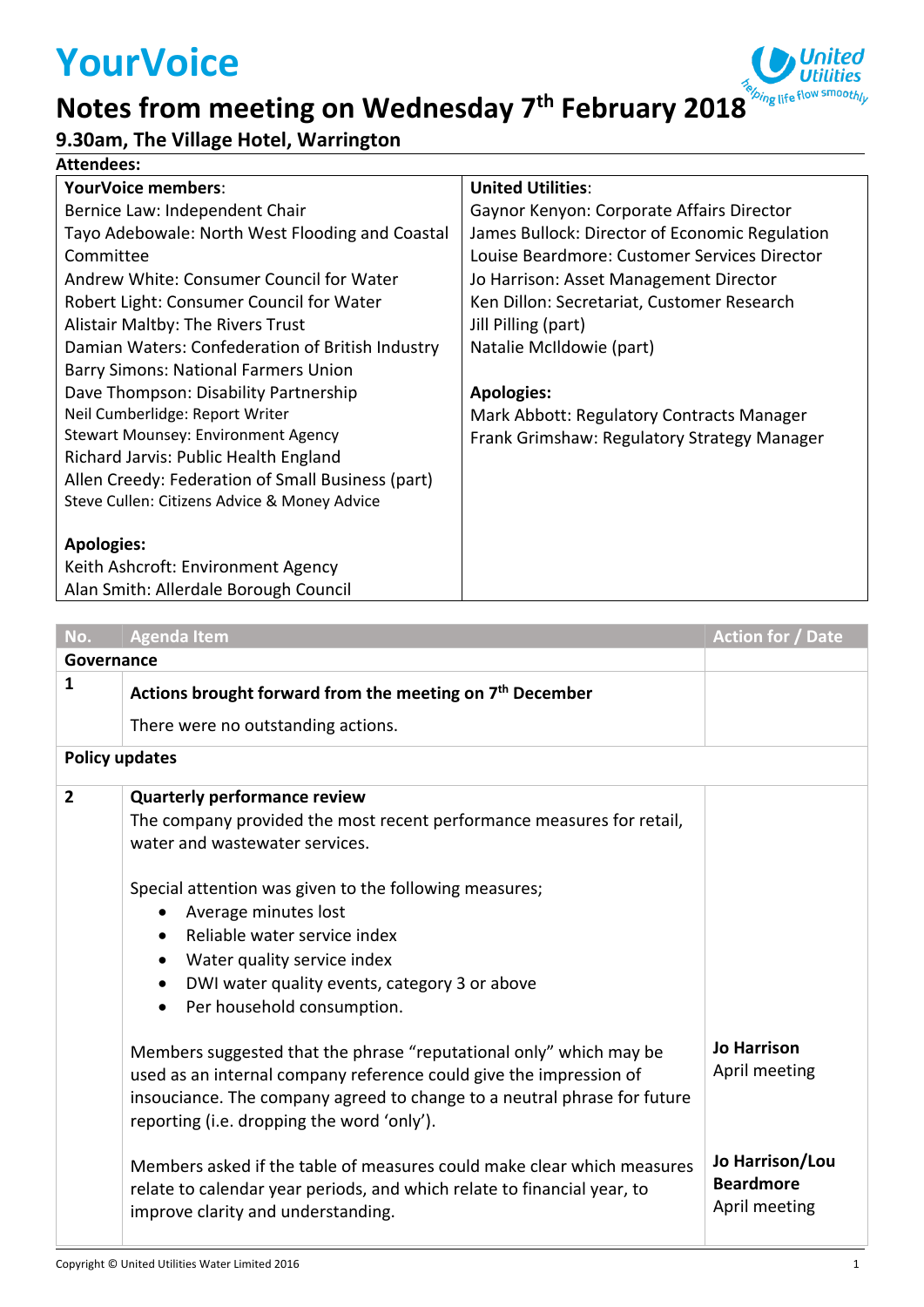## **YourVoice meeting notes**

|   | In preparation for the attendance by the DWI at the meeting in April,<br>members proposed the Company prepare a paper on the work done as a<br>result of Franklaw and on wider water quality issues.<br>An outline of the recent issue involving Manchester Hospitals was<br>provided to the panel, highlighting the issue of miscommunication within<br>the hospital's internal management process. Richard Jarvis suggested he<br>take the issue forward within the NHS Local Resilience structure to ensure<br>the appropriate lessons are learned.                                                                                                                                                                                                                                                                                                              | <b>Jo Harrison</b><br>April meeting<br><b>Richard Jarvis</b><br>For noting     |
|---|---------------------------------------------------------------------------------------------------------------------------------------------------------------------------------------------------------------------------------------------------------------------------------------------------------------------------------------------------------------------------------------------------------------------------------------------------------------------------------------------------------------------------------------------------------------------------------------------------------------------------------------------------------------------------------------------------------------------------------------------------------------------------------------------------------------------------------------------------------------------|--------------------------------------------------------------------------------|
| 3 | Customer Experience ODI update - Jill Pilling<br>The panel received an overview from Jill Pilling on the existing AMP6 ODI,<br>the purpose of which was two-fold:<br>Explain how the ODI works<br>$\bullet$<br>Share with the group what has been delivered and some of the<br>benefits for customers that have been achieved to date.<br>The summary was well received. Members thanked the Company for<br>explaining how the ODI works, and noted the impact of the shared<br>outcomes/deliverables from the programme. The Company explained that<br>some of the original scope for CRM had not been delivered, as a result of<br>retail separation, market reform and uncertainty around domestic<br>competition. The cost of these elements would not be incurred and this<br>benefit (£3.7m) would ultimately be passed back to customers in the next<br>AMP. |                                                                                |
|   | The Company agreed to follow-up the presentation with an update on the<br>new Debt Manager solution at a later meeting.<br>Members discussed elements of the update including lack of an industry<br>strategy around the use of smart meters to encourage water efficiency.<br>The Company advised that it is already organising an industry meeting to<br>discuss future smart meter strategy<br>The Company agreed to send its proposal to the panel and will<br>$\bullet$<br>invite CCW representatives to the planned meeting                                                                                                                                                                                                                                                                                                                                   | <b>Lou Beardmore</b><br>April meeting<br><b>Lou Beardmore</b><br>April meeting |
| 4 | <b>Ofwat Final Methodology update</b><br>The Company provided an update on the Ofwat final methodology,<br>summarising the implications to United Utilities plans, and highlighted the<br>issues that YourVoice should be especially aware of.<br>The panel noted the update and requested a presentation from the<br>Company on its approach to innovation for the next meeting.<br>In November 2017, Ofwat asked for companies to bring forward<br>ideas on innovation which resulted in a lot of ideas being put<br>forward which YourVoice could be updated on. This update should<br>also include what the definition of innovation is                                                                                                                                                                                                                         | <b>James Bullock</b><br>April meeting                                          |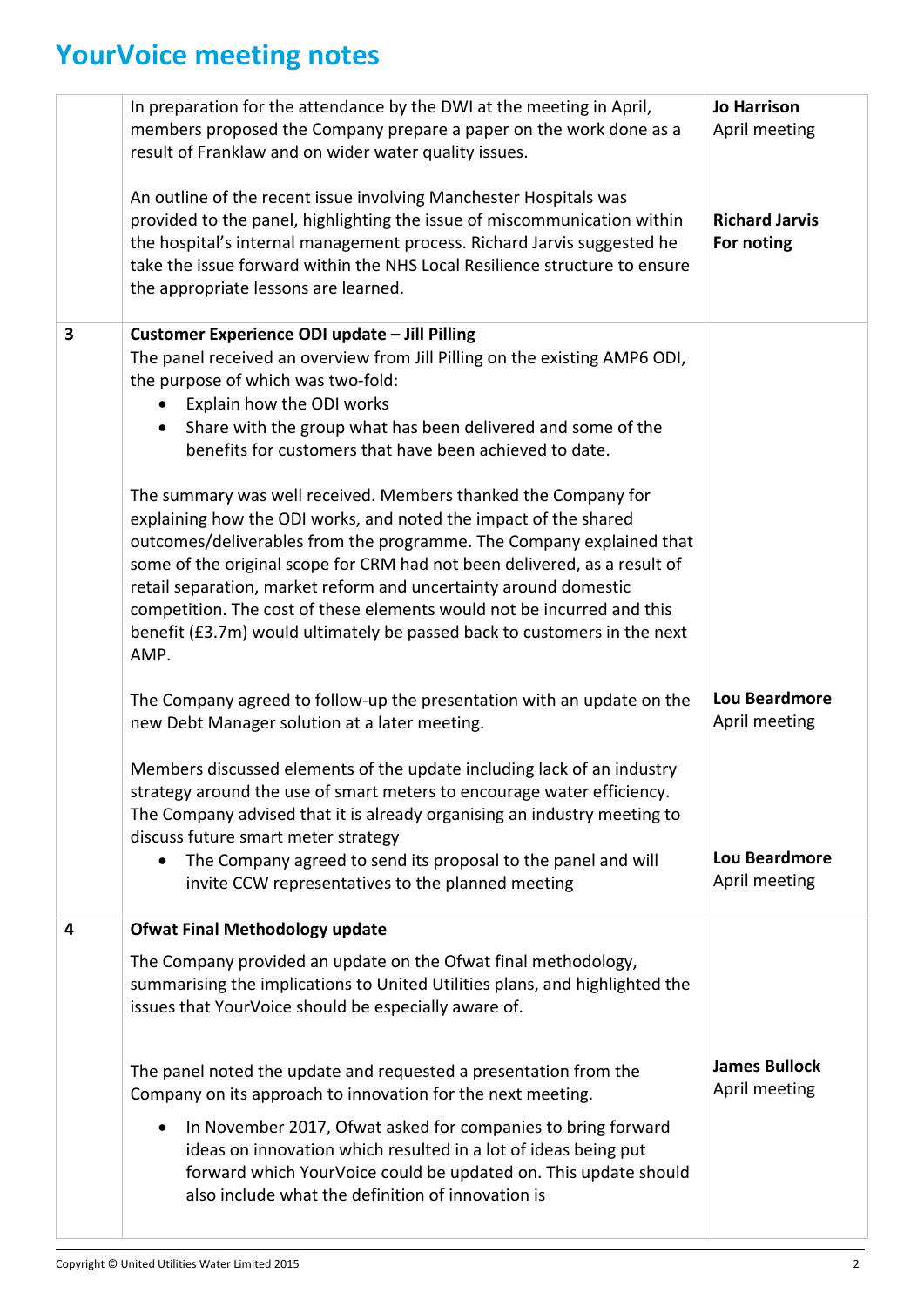## **YourVoice meeting notes**

| 5 | <b>Environment subgroup</b>                                                                                                                                                                                                                                                                                                                   |                                                   |
|---|-----------------------------------------------------------------------------------------------------------------------------------------------------------------------------------------------------------------------------------------------------------------------------------------------------------------------------------------------|---------------------------------------------------|
|   | The chair reported that the company had started to work through ODI<br>proposals with the Environment subgroup and had piloted a discussion on<br>the Abstraction Incentive Mechanism at the last meeting. A further<br>additional meeting will be arranged to continue the discussion on the full<br>range of ODIs that are being developed. | <b>Alistair Maltby</b><br><b>April Meeting</b>    |
|   | It was also reported that the Company is considering new targets for<br>leakage reduction which is welcomed, and the subgroup is keen to<br>understand how the Company will be able to deliver this whilst also<br>minimising cost.                                                                                                           |                                                   |
|   | <b>Customer engagement subgroup</b>                                                                                                                                                                                                                                                                                                           |                                                   |
|   | The chair updated the panel about the activities the CESG had been<br>involved in since the last meeting in December.                                                                                                                                                                                                                         |                                                   |
|   | The subgroup business has included involvement in understanding the<br>insight gained through the Manchester & Pennines resilience research,<br>providing feedback on:                                                                                                                                                                        |                                                   |
|   | the Water Resources Management Plan consultation document<br>review of youth engagement activities<br>$\bullet$                                                                                                                                                                                                                               |                                                   |
|   | review of the PR19 Customer Research Strategy and                                                                                                                                                                                                                                                                                             |                                                   |
|   | debrief of the programme of behavioural economic research<br>$\bullet$<br>projects                                                                                                                                                                                                                                                            |                                                   |
|   | The subgroup members have also attended internal company research<br>debriefing sessions including Water Catchment research.                                                                                                                                                                                                                  |                                                   |
| 6 | <b>Customer research update</b><br>The company updated on current customer Acceptability Testing research,                                                                                                                                                                                                                                    |                                                   |
|   | reporting that the headline results were;                                                                                                                                                                                                                                                                                                     |                                                   |
|   | Acceptability of the overall plan was rated at 75%<br>Service levels proposed scored an acceptability rating of 81%                                                                                                                                                                                                                           |                                                   |
|   | The impact on customer bills of the proposals was rated at 64%                                                                                                                                                                                                                                                                                |                                                   |
|   | Members suggested that in the next round of acceptability research, the 5<br>point response scale (very acceptable, acceptable, neither acceptable nor<br>unacceptable, unacceptable and very unacceptable) be adapted to a 4<br>point scale, removing the neutral option, as a way to make customer<br>preferences more directly apparent.   | <b>Ken Dillon</b><br>For noting                   |
|   | A presentation followed on the summary results from the Manchester and<br>Pennines resilience research.                                                                                                                                                                                                                                       |                                                   |
|   | Members discussed whether the 'majority' of participants was the<br>accurate conclusion to draw from the information presented.                                                                                                                                                                                                               | <b>Natalie Mcildowie</b><br>March CESG<br>meeting |
|   | Members requested that the Company and CESG continue to work with<br>the experts from Sheffield Hallam University to understand and                                                                                                                                                                                                           |                                                   |